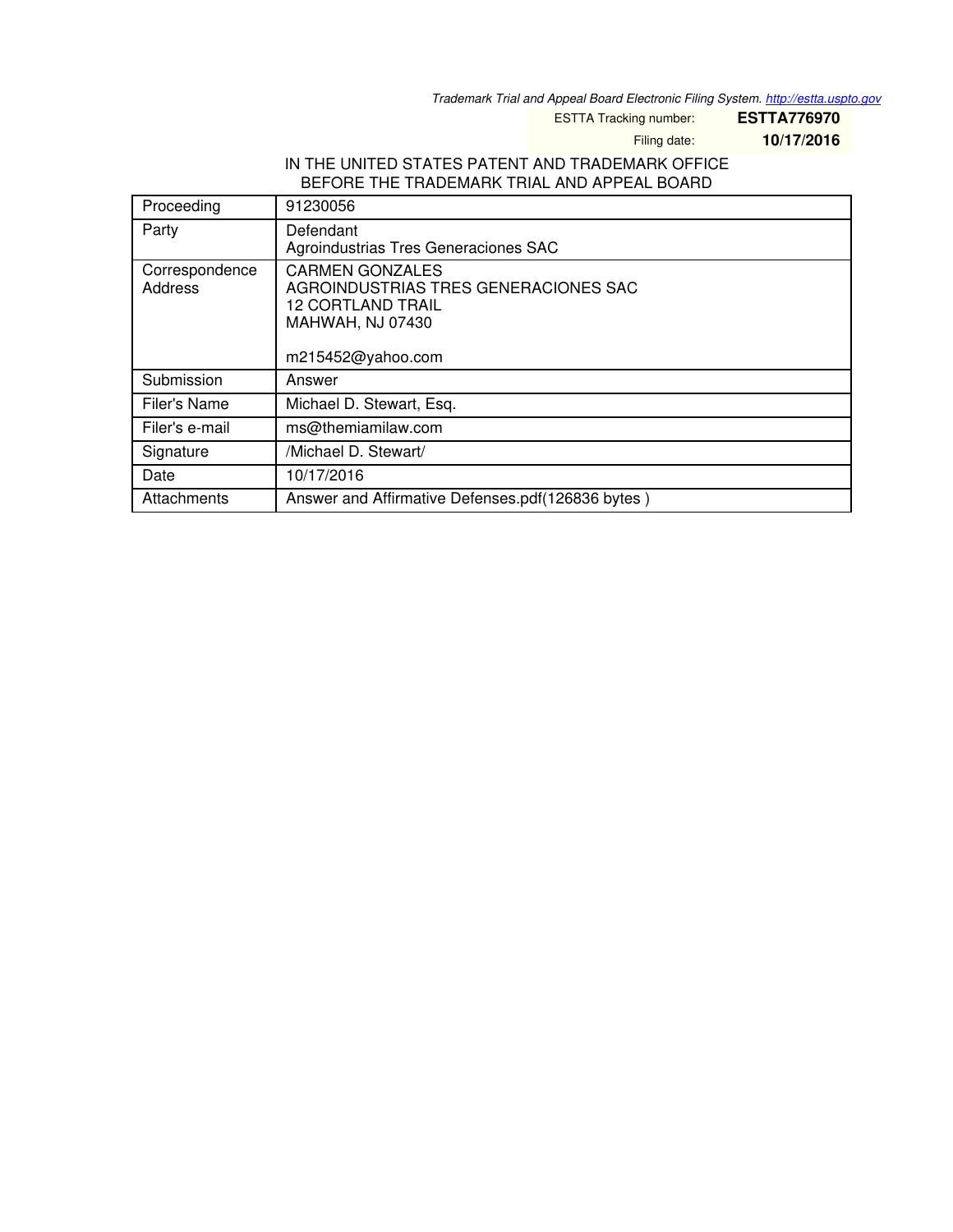### **IN THE UNITED STATES PATENT AND TRADEMARK OFFICE BEFORE THE TRADEMARK TRIAL AND APPEAL BOARD**

### AMAZON SUN, LLC

Opposer

 Opposition No: 91230056 Mark: SACRED VALLEY Serial No: 86787837 Filed: September 14, 2016

V

AGROINDUSTRIAS TRES GENERACIONES SAC Applicant

# **ANSWER AND AFFIRMATIVE DEFENSES**

 $\overline{\phantom{a}}$  , and the contract of the contract of the contract of the contract of the contract of the contract of the contract of the contract of the contract of the contract of the contract of the contract of the contrac

COMES NOW, Applicant, by and through undersigned counsel, and files its Answer and

Affirmative Defenses and in support hereof states:

1. Applicant Admits the allegations contained in Paragraph 5.

2. Applicant Denies the allegations contained in Paragraphs 4, 8, 10 (N.B. Opposer failed to include a paragraph 9 in the opposition), 12, and 13, and Applicant demands strict proof of same at trial.

3. Applicant is without sufficient knowledge to admit or deny the allegations contained in

Paragraphs 1, 2, 3, 6, 7 (as to whether Opposer actually uses it mark in the trademark sense),

ands 11, and Applicant demands strict proof of same at trial.

### **AFFIRMATIVE DEFENSES**

- 4. Opposer's marks is weak and entitled to a limited scope of protection.
- 5. Applicant and Opposer's marks can peacefully coexist in the marketplace.
- 6. Opposer's have not acquired secondary meaning in the marks.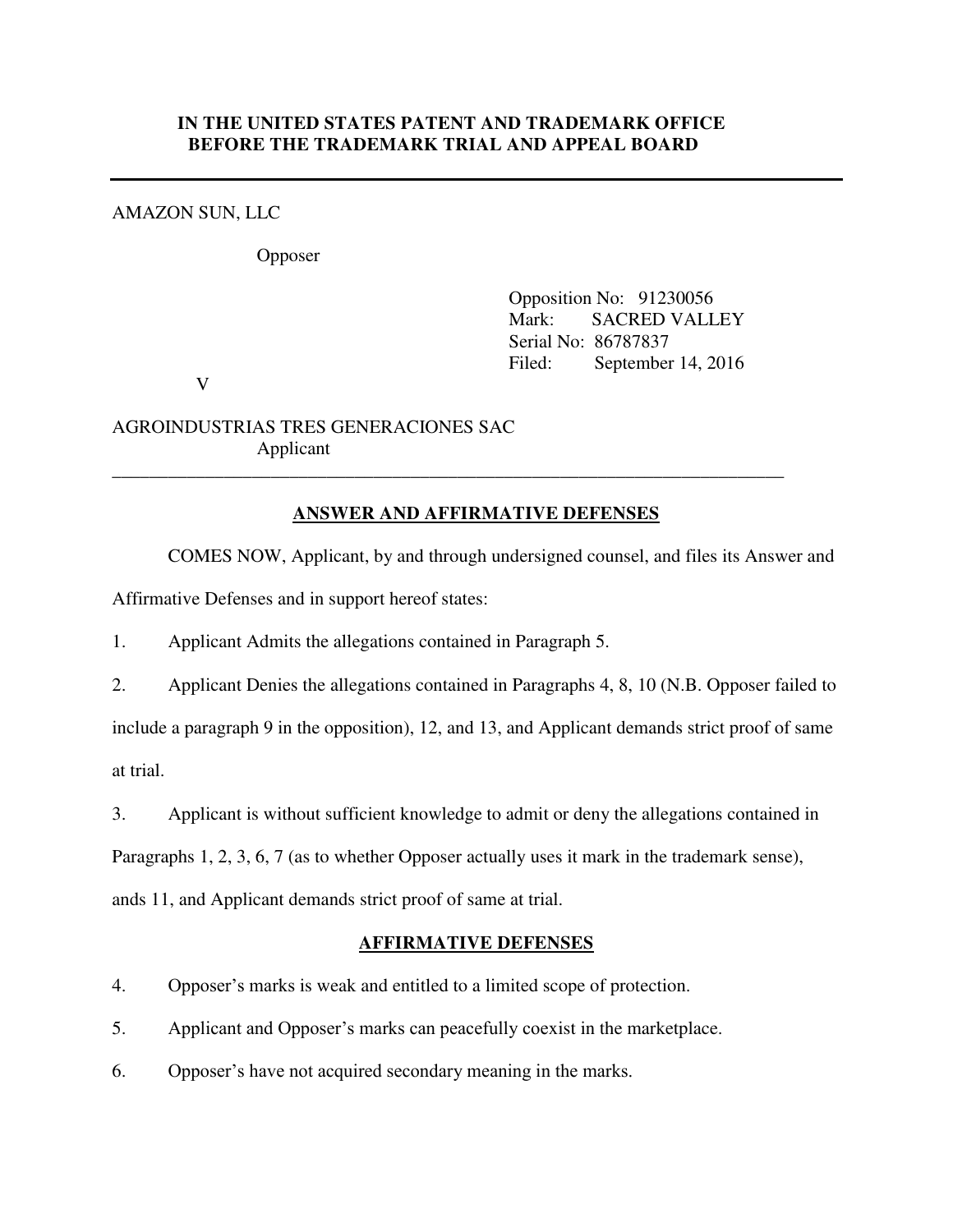7. Applicant and Opposer's marks are unlikely to cause confusion in the marketplace given the goods covered by Applicant's application.

8. Applicant and Opposer's channels of trade are different.

9. Applicant provides a specialized product which is completely distinguishable from Opposer's products.

10. Consumers of Applicant's products are highly sophisticated and unlikely to be confused by the marks.

11. Opposer is barred by laches in bringing this opposition.

12. Opposer has acquiesced to Applicant's use of its mark.

13. Opposer does not consistently used indications to show the public that its marks are trademarks or otherwise source indicators.

14. Opposer has failed to police its alleged mark.

15. Opposer has failed to apply to protect its alleged mark.

16. Opposer has failed to acquired secondary meaning in its alleged mark.

17. Opposer has failed to use all the goods which it claims.

18. There are many other uses of SACRED VALLEY in the marketplace not causing confusion.

19. There has been no actual confusion between the marks.

20. Opposer's use of its mark is merely descriptive with respect to its goods.

21. Opposer has failed to sufficiently develop its brand for consumers to associate the mark with Opposer.

22. Opposer has made only token use of its mark.

23. Opposer has failed to use its mark in interstate commerce.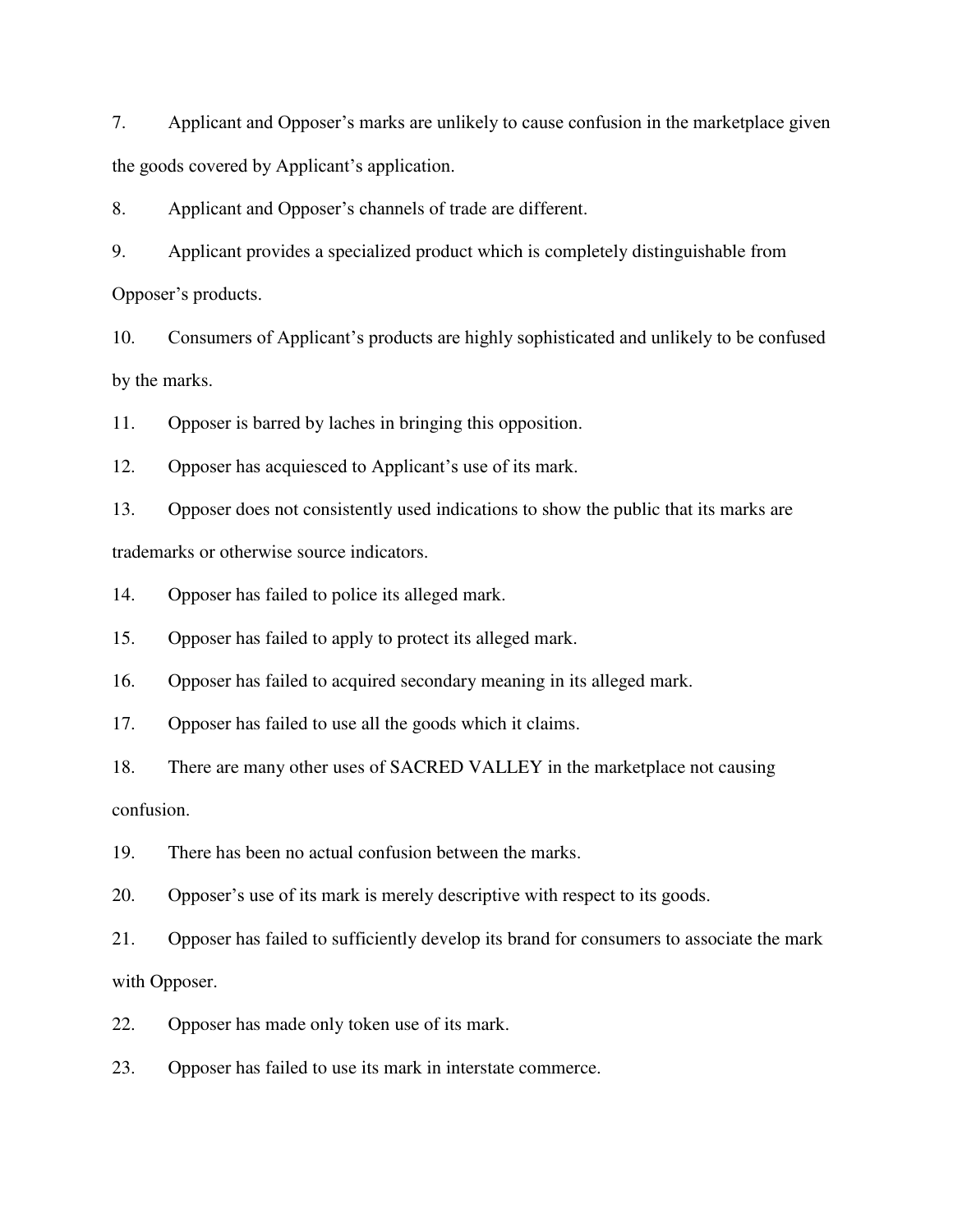24. Opposer lacks standing to bring this action as it has not sufficiently identified any trademark rights that it might have.

25. Opposer has failed to continually use its mark.

26. Opposer's use of the mark is geographically misdescriptive

27. Applicant's mark is well-known through use for generations and such use will be immediately recognizable in the United States.

28. Opposer had its registration cancelled on March 6, 2015, for failure to file an acceptable declaration under Section 8 showing that it does not have the trademark rights it claims.

29. On information and belief, the representative of Opposer is engaged in unauthorized practice before the TTAB.

 WHEREFORE, Applicant requests that the subject opposition be dismissed together with such further relief is equitable.

> By: /Michael D. Stewart Michael D. Stewart, Esq. 200 SE 1<sup>st</sup> St., Suite 701 Miami, Florida 33131 [ms@themiamilaw.com](mailto:ms@themiamilaw.com) 305-590-8909